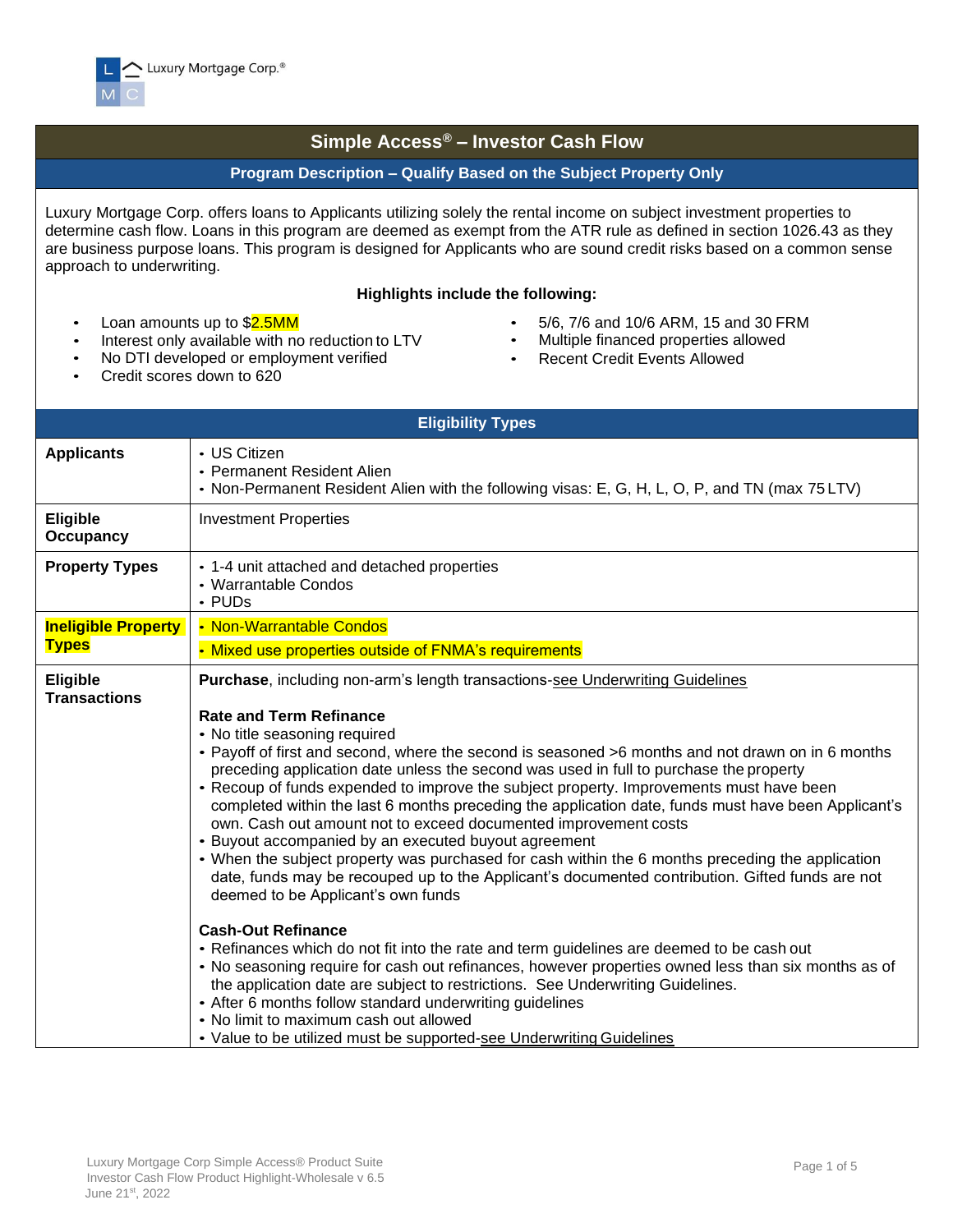| <b>Credit Requirements</b>                 |                                                                                                                                                                                                                                                                                                                                                                                                                                                                                                                                                                                                                                                                                                                                                                                                                                                                                                                                                                                                                                                                                                                                                                                                                                                                                                                                                                                                                                                                                                                                             |  |  |  |  |  |  |  |
|--------------------------------------------|---------------------------------------------------------------------------------------------------------------------------------------------------------------------------------------------------------------------------------------------------------------------------------------------------------------------------------------------------------------------------------------------------------------------------------------------------------------------------------------------------------------------------------------------------------------------------------------------------------------------------------------------------------------------------------------------------------------------------------------------------------------------------------------------------------------------------------------------------------------------------------------------------------------------------------------------------------------------------------------------------------------------------------------------------------------------------------------------------------------------------------------------------------------------------------------------------------------------------------------------------------------------------------------------------------------------------------------------------------------------------------------------------------------------------------------------------------------------------------------------------------------------------------------------|--|--|--|--|--|--|--|
| <b>Trade Lines</b>                         | Each Applicant must have three trade lines and a credit history covering 24 months. One trade line<br>must have been active within the last 6 months. At least one trade line must be seasoned 24 months.<br>The same trade line may be used to cover both the 24 month history and active requirement. The<br>trade lines do not need to be open. If an Applicant's spouse is the only Co-Applicant listed, only one<br>Applicant is required to meet this guideline. See <i>Underwriting Guidelines</i> for more details and<br>alternatives.                                                                                                                                                                                                                                                                                                                                                                                                                                                                                                                                                                                                                                                                                                                                                                                                                                                                                                                                                                                             |  |  |  |  |  |  |  |
| <b>Credit Score</b>                        | • Credit scores allowed down to 620, subject to loan amount and LTV restrictions<br>• Use lowest middle score of all Applicants for pricing and guideline purposes                                                                                                                                                                                                                                                                                                                                                                                                                                                                                                                                                                                                                                                                                                                                                                                                                                                                                                                                                                                                                                                                                                                                                                                                                                                                                                                                                                          |  |  |  |  |  |  |  |
| <b>Housing Payment</b><br><b>History</b>   | Housing payment history no greater than 1x30x12 for all mortgages/rental verifications. Note that<br>1x30x12 may carry a pricing adjustment.                                                                                                                                                                                                                                                                                                                                                                                                                                                                                                                                                                                                                                                                                                                                                                                                                                                                                                                                                                                                                                                                                                                                                                                                                                                                                                                                                                                                |  |  |  |  |  |  |  |
|                                            | <b>First Time Home Buyer (FTHB)</b><br>Not allowed                                                                                                                                                                                                                                                                                                                                                                                                                                                                                                                                                                                                                                                                                                                                                                                                                                                                                                                                                                                                                                                                                                                                                                                                                                                                                                                                                                                                                                                                                          |  |  |  |  |  |  |  |
| <b>Significant Credit</b><br><b>Events</b> | Applicants with any of the following major credit events (bankruptcy, foreclosure, modification, short<br>sale, short pay, deed in lieu, and 120+ day mortgage late) are subject to the below requirements,<br>measured from event completion date or discharge/dismissal to application date:<br><b>Credit Event other than a Foreclosure:</b><br>- 0-2 years removed: Not Eligible<br>- 2-4 years removed: Max 75 LTV on a purchase transaction, 70 LTV on a refinance, and max \$1.5MM<br>loan amount<br>• >4 years removed: Standard Guidelines<br>Foreclosure:<br>• 0-3 years removed: Not Eligible<br>•3-4 years removed: Max 70 LTV, max \$1.5MM loan size<br>• >4 years removed: Standard Guidelines<br><b>Additional Requirements:</b><br>- Active NOD or Lis Pendens not allowed. An historic NOD or Lis Pendens is not against guidelines,<br>however the underlying event will be evaluated against the Significant Credit Event and Housing<br>Payment History requirements guidelines.<br>- Judgment/Tax Lien: must meet one of the following:<br>o Paid off prior to or at closing, or<br>$\circ$ Show 6 month satisfactory payment history, include payment in the DSCR (if attached to the<br>subject property), subordinate if recorded<br>• Collections/Charge-Offs: May be excluded if individually less than \$2,500 or in aggregate less than<br>\$10,000. Any greater that may affect title must be paid off prior to or at closing. Medical collections are<br>excluded from this requirement regardless of amount. |  |  |  |  |  |  |  |
|                                            | <b>Income and Assets</b>                                                                                                                                                                                                                                                                                                                                                                                                                                                                                                                                                                                                                                                                                                                                                                                                                                                                                                                                                                                                                                                                                                                                                                                                                                                                                                                                                                                                                                                                                                                    |  |  |  |  |  |  |  |
| <b>DSCR</b>                                | No DTI is developed for this product. Qualification is based solely on the Debt Service Coverage Ratio<br>(DSCR) of the subject property only. The minimum DSCR is subject to the following:<br>• LTV up to 70:<br>$\circ$ FICO >=700: No minimum<br>$\circ$ FICO <700: 1.000<br>• LTV above 70 and up to 75:<br>o FICO >=700 and Purchase: No minimum<br>$\circ$ FICO <700 and/or Refinance: 1.000<br>• LTV above 75: 1.000                                                                                                                                                                                                                                                                                                                                                                                                                                                                                                                                                                                                                                                                                                                                                                                                                                                                                                                                                                                                                                                                                                                |  |  |  |  |  |  |  |
| <b>Applicant</b><br><b>Eligibility</b>     | At least one Applicant must be able to demonstrate a 12 month history of ownership and management<br>of rental properties. It does not need to be in the most recent 3 year period. Commercial properties<br>are acceptable for this purpose, as long as the Applicant was a majority owner of the property. See<br>Underwriting Guidelines for options for this requirement to be waived.                                                                                                                                                                                                                                                                                                                                                                                                                                                                                                                                                                                                                                                                                                                                                                                                                                                                                                                                                                                                                                                                                                                                                  |  |  |  |  |  |  |  |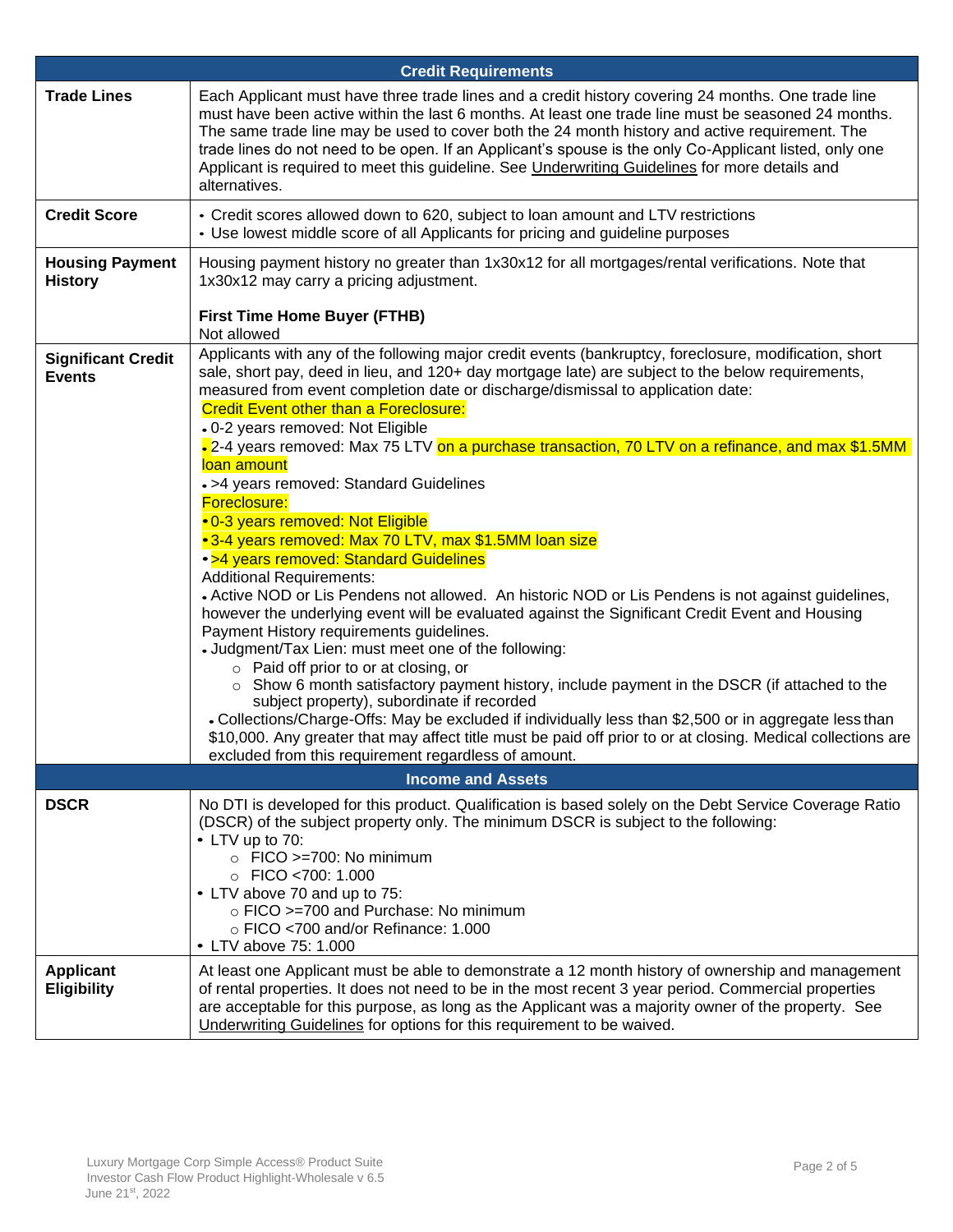| <b>Calculation</b><br><b>Method</b>    | The DSCR is defined as the gross rents divided by the qualifying PITIA on the subject property                                                                                                                                                                                                                                                                                                                                                                                                                                                                                                                                                                                                                                                                                                                                                                                                                                                                         |
|----------------------------------------|------------------------------------------------------------------------------------------------------------------------------------------------------------------------------------------------------------------------------------------------------------------------------------------------------------------------------------------------------------------------------------------------------------------------------------------------------------------------------------------------------------------------------------------------------------------------------------------------------------------------------------------------------------------------------------------------------------------------------------------------------------------------------------------------------------------------------------------------------------------------------------------------------------------------------------------------------------------------|
|                                        | <b>Determination of Rents</b>                                                                                                                                                                                                                                                                                                                                                                                                                                                                                                                                                                                                                                                                                                                                                                                                                                                                                                                                          |
|                                        | Purchase:<br>Use 100% of the lesser of current or market rents as determined by the appraiser. For rented<br>properties, provide leases in place. If vacant, 100% of market rents may be utilized.                                                                                                                                                                                                                                                                                                                                                                                                                                                                                                                                                                                                                                                                                                                                                                     |
|                                        | Refinance:<br>Use 100% of the lesser of current or market rents as determined by the appraiser. For rented<br>properties, Applicant must provide leases in place. If the property is leased for more than the<br>appraiser's opinion of market rents, the lease amount may be used provided the lease will continue for<br>at least six months after the note date and the two months of rents due prior to the application date are<br>documented as received timely. If vacant, 100% market rents may be utilized.                                                                                                                                                                                                                                                                                                                                                                                                                                                   |
|                                        | <b>IO Payment Qualification</b><br>The interest only payment on a loan with an interest only payment feature may be used in lieu of an<br>amortizing payment to calculate the Qualifying Payment and the DSCR, provided the LTV does not<br>exceed 75 and the FICO score on the file is not less than 680. The amortizing payment described in<br>the Qualifying Payment section must be used on loan which does not meet the criteria laid out here.                                                                                                                                                                                                                                                                                                                                                                                                                                                                                                                  |
|                                        | <b>Multi-Year Lease</b><br>An Applicant who owns a rental property which is subject to a long term lease adjusting within 12<br>months and which will continue for at least 12 months may use the step up in the lease amount. The<br>amount of the increase that may be utilized is limited to the lesser of the increased lease amount or<br>market rents.                                                                                                                                                                                                                                                                                                                                                                                                                                                                                                                                                                                                           |
| <b>Asset Accounts</b>                  | • Use 100% of cash and cash equivalents<br>• Use 80% of face value for non-retirement asset accounts<br>• Use 70% of retirement assets if Applicant is under 59.5, 80% if over                                                                                                                                                                                                                                                                                                                                                                                                                                                                                                                                                                                                                                                                                                                                                                                         |
|                                        | . If Applicant is liquidating funds from non-retirement sources, document liquidation and end balance<br>• If Applicant is liquidating from retirement accounts, document the liquidation and end balance<br>• 1031 exchanges eligible for investment properties-see Underwriting Guidelines<br>• Business funds may be used provided the Applicant(s) own(s) a minimum of 51% combined<br>ownership of the business. The amount of funds that may be utilized is based on the Applicant's<br>percentage of ownership. Applicant(s) must provide either:<br>$\circ$ A letter from Applicant's CPA, EA, or licensed tax preparer stating that the Applicant(s) may<br>access the business funds and that the withdrawal will have no adverse impact; or<br>o A letter from the Applicant(s) stating that they may access the business funds and Cash Flow<br>Analysis to document that the withdrawal will have no adverse impact-see Underwriting<br><b>Guidelines</b> |
|                                        | • Cash out proceeds MAY be used to meet the reserve requirement at a maximum 75 LTV                                                                                                                                                                                                                                                                                                                                                                                                                                                                                                                                                                                                                                                                                                                                                                                                                                                                                    |
| <b>Gifted Funds</b>                    | • Gift funds are allowed for funds to close. A 5% contribution from Applicant's own funds is required.<br>• Gifts must be documented in compliance with FNMA requirements and be from immediate family<br>members-see Underwriting Guidelines.<br>• Gifts of equity are allowed. The Applicant must contribute 5% of their own funds to the transaction.                                                                                                                                                                                                                                                                                                                                                                                                                                                                                                                                                                                                               |
|                                        | <b>Liabilities</b>                                                                                                                                                                                                                                                                                                                                                                                                                                                                                                                                                                                                                                                                                                                                                                                                                                                                                                                                                     |
| Not Applicable to this program.        |                                                                                                                                                                                                                                                                                                                                                                                                                                                                                                                                                                                                                                                                                                                                                                                                                                                                                                                                                                        |
|                                        | <b>Other Highlights</b>                                                                                                                                                                                                                                                                                                                                                                                                                                                                                                                                                                                                                                                                                                                                                                                                                                                                                                                                                |
| <b>Appraisal /</b><br><b>Valuation</b> | • Loan amount up to \$2MM, one appraisal required<br>• Loan amount over \$2MM, two appraisals required                                                                                                                                                                                                                                                                                                                                                                                                                                                                                                                                                                                                                                                                                                                                                                                                                                                                 |
|                                        | All appraisals are subject to underwriting review and acceptance. Additional appraisal due diligence<br>may be required at the discretion of underwriting.                                                                                                                                                                                                                                                                                                                                                                                                                                                                                                                                                                                                                                                                                                                                                                                                             |
|                                        | • Purchase: lesser of purchase price or appraised value<br>• Refinance (all types): For cash out refinances where the property is owned less than six months as<br>of the application date, lesser of purchase price or appraised value must be utilized. For all other<br>transactions where the property is owned less than 12 months as of the application date, current<br>value may be used provided the value is supported both by appraisal and a CDA with a variance                                                                                                                                                                                                                                                                                                                                                                                                                                                                                           |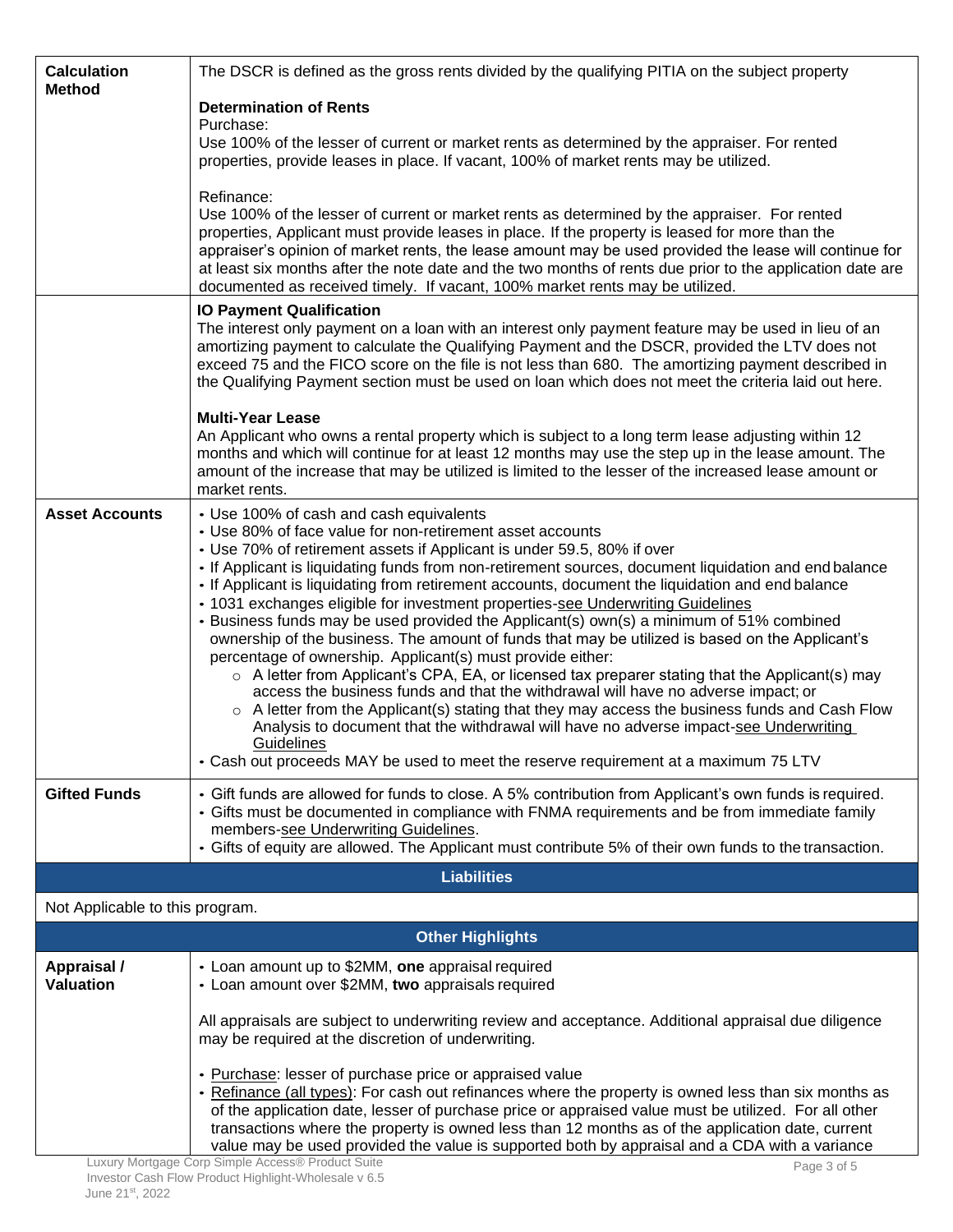|                                  | not greater than 10%. If value not supported, use lesser of purchase price plus documented<br>improvements or market value. If more than 12 months, use market value.                                                                                                                                                                                                                                                                             |
|----------------------------------|---------------------------------------------------------------------------------------------------------------------------------------------------------------------------------------------------------------------------------------------------------------------------------------------------------------------------------------------------------------------------------------------------------------------------------------------------|
| Geographic<br><b>Eligibility</b> | The following states are eligible: AL, AR, AZ, CA, CO, CT, DC, DE, FL, GA, IL, LA, MA, MD, ME, MI,<br>MN, NH, NC, NJ, NM, NY, OH, OR, PA, RI, SC, TN, TX, UT, VA, WA, WI, WY.<br>Restrictions:<br>• TX CO Refinances-see Underwriting Guidelines                                                                                                                                                                                                  |
| <b>Reserve</b><br>Requirement    | • Loan amount up to \$1MM: 6 months PITIA<br>• Loan amount above \$1MM and up to \$2MM: 9 months PITIA<br>• Loan amount above \$2MM and up to \$2.5MM: 12 months PITIA<br>• DSCR < 1.0: additional 6 months PITIA                                                                                                                                                                                                                                 |
| <b>Title Vesting</b>             | • Individual names as joint tenants, community property, or tenants in common<br>• Living trusts meeting FNMA's requirements<br>• Blind Trusts-see Underwriting Guidelines<br>• Limited Liability Corporations-see Underwriting Guidelines<br>• Partnerships/Corporations-see Underwriting Guidelines                                                                                                                                             |
| <b>ARM Terms</b>                 | • Margin = $4.500\%$<br>• Index = 30 Day Average of SOFR<br>• Caps = $2/1/5$<br>• Floor rate = Note Rate<br>• Adjustment Period = 6 Months                                                                                                                                                                                                                                                                                                        |
| <b>Interest Only</b>             | Interest Only features are allowed on ARMs and FRMs. The IO period is 10 years. Standard<br>guidelines apply.                                                                                                                                                                                                                                                                                                                                     |
| Qualifying<br><b>Payment</b>     | To determine the P&I component of the Qualifying Payment, utilize the below (except as otherwise<br>specified):<br>• Fixed Rate: Utilize the start rate over the full term of the loan<br>• Amortizing ARM: Utilize the start rate over the full term of the loan<br>• FRM/ARM with IO Feature: Utilize the start rate over a 30 year term.                                                                                                       |
| Prepayment<br><b>Penalty</b>     | Prepayment penalties may be placed on investment properties for a period of at least one year in an<br>amount equal to three percent of the original principal balance, to the extent permitted by state and<br>federal law. See Underwriting Guidelines for requirements. Price implications apply for prepayment<br>penalty terms less than three years, including no prepayment penalty. LTV >70 and DSCR <1.0<br>requires minimum 1 year PPP. |
| <b>Min/Max Loan</b><br>Amounts   | Minimum: \$150,000<br>Maximum: \$2.5MM (Purchase/Rate and Term Refinance), \$2.5MM (Cash Out Refinance)                                                                                                                                                                                                                                                                                                                                           |